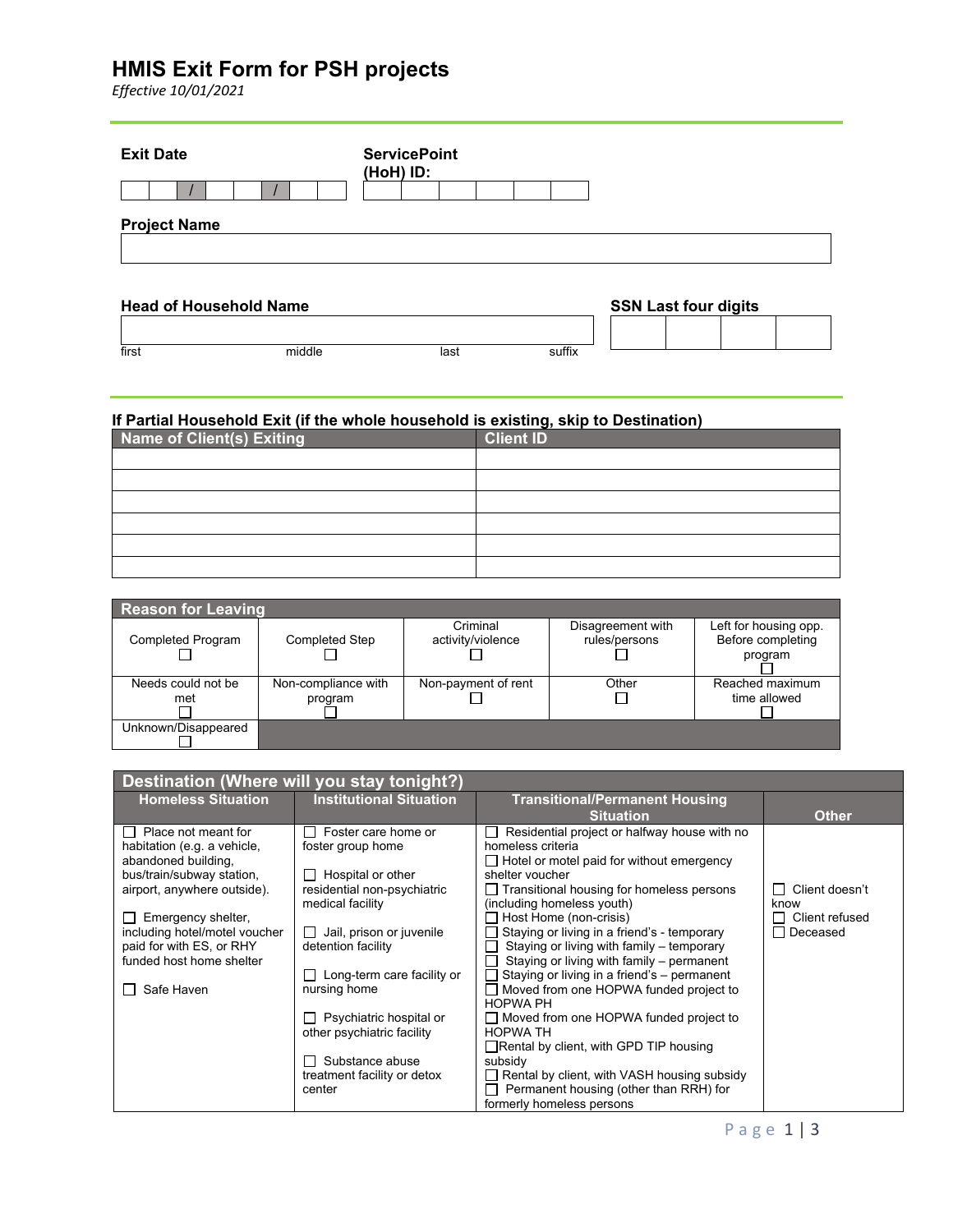# **HMIS Exit Form for PSH projects**

*Effective 10/01/2021*

| $\Box$ Rental by client, with RRH or equivalent      |
|------------------------------------------------------|
| subsidy                                              |
| $\Box$ Rental by client, with HCV voucher (tenant or |
| project based)                                       |
| $\Box$ Rental by client in a public housing unit     |
| $\Box$ Rental by client, no ongoing housing subsidy  |
| $\Box$ Rental by client with other ongoing housing   |
| subsidy                                              |
| $\Box$ Owned by client, with ongoing housing         |
| subsidy                                              |
| $\Box$ Owned by client, no ongoing housing           |
| subsidy                                              |

| Any Adult in the Household currently receiving income?<br><b>No</b><br>Yes (identify below) |               |                     |                                                                      |        |                     |
|---------------------------------------------------------------------------------------------|---------------|---------------------|----------------------------------------------------------------------|--------|---------------------|
| <b>Source</b>                                                                               | <b>Amount</b> | <b>Recipient(s)</b> | <b>Source</b>                                                        | Amount | <b>Recipient(s)</b> |
| $\Box$ Alimony or other spousal support                                                     | \$            |                     | □ Social Security<br>Income (SSI)                                    | \$     |                     |
| $\Box$ Cash assistance/TANF                                                                 | \$            |                     | □ Social Sec Disability<br>Income (SSDI)                             | \$     |                     |
| $\Box$ Child Support                                                                        | \$            |                     | Unemployment                                                         | \$     |                     |
| $\Box$ Earned Income                                                                        | \$            |                     | □ VA Service<br><b>Connected Disability</b>                          |        |                     |
| $\Box$ Pension from a former job                                                            | \$            |                     | Veteran's Pension                                                    | \$     |                     |
| Retirement from Social Security                                                             | \$            |                     | $\Box$ Worker's<br>Compensation                                      |        |                     |
| Private Disability Insurance                                                                | \$            |                     | <b>General Assistance</b>                                            |        |                     |
| □ Other Sources?<br>Source                                                                  | \$            |                     | $\Box$ Other Sources?<br>Source                                      |        |                     |
| <b>Total Monthly Income</b><br>(record separately for each adult)                           |               |                     | <b>Total Monthly Income</b><br>(record separately for<br>each adult) | \$     |                     |

| <b>Yes</b><br>Any adult in the Household currently receiving Non-Cash Benefits?<br>No |                     |               |                     |  |
|---------------------------------------------------------------------------------------|---------------------|---------------|---------------------|--|
| <b>Source</b>                                                                         | <b>Recipient(s)</b> | <b>Source</b> | <b>Recipient(s)</b> |  |
| □ Supplemental Nutrition Assistance<br>Program (SNAP/CalFresh)                        |                     | ∃ Other:      |                     |  |
| □ Special Supplemental, Nutrition                                                     |                     |               |                     |  |
| Program for Women, Infants, and                                                       |                     |               |                     |  |
| Children (WIC)                                                                        |                     |               |                     |  |
| $\Box$ TANF transportation services                                                   |                     |               |                     |  |
| $\Box$ Other TANF-funded services                                                     |                     |               |                     |  |

| <b>Yes</b><br>Is anyone in the Household receiving Health Insurance?<br><b>No</b> |                     |                                   |                     |
|-----------------------------------------------------------------------------------|---------------------|-----------------------------------|---------------------|
| <b>Source</b>                                                                     | <b>Recipient(s)</b> | <b>Source</b>                     | <b>Recipient(s)</b> |
| $\Box$ Medicaid                                                                   |                     | $\Box$ Employer-provided Health   |                     |
|                                                                                   |                     | Insurance                         |                     |
| $\Box$ Medicare                                                                   |                     | $\Box$ Health insurance obtained  |                     |
|                                                                                   |                     | through COBRA                     |                     |
| State Children's Health Insurance                                                 |                     | $\Box$ Private Pay Health         |                     |
| Program (SCHIP)                                                                   |                     | Insurance                         |                     |
| $\Box$ Veteran's Administration (VA)                                              |                     | $\Box$ State Health Insurance for |                     |
| <b>Medical Services</b>                                                           |                     | Adults                            |                     |
| □ Indian Health Services Program                                                  |                     | $\sqcap$ Other:                   |                     |